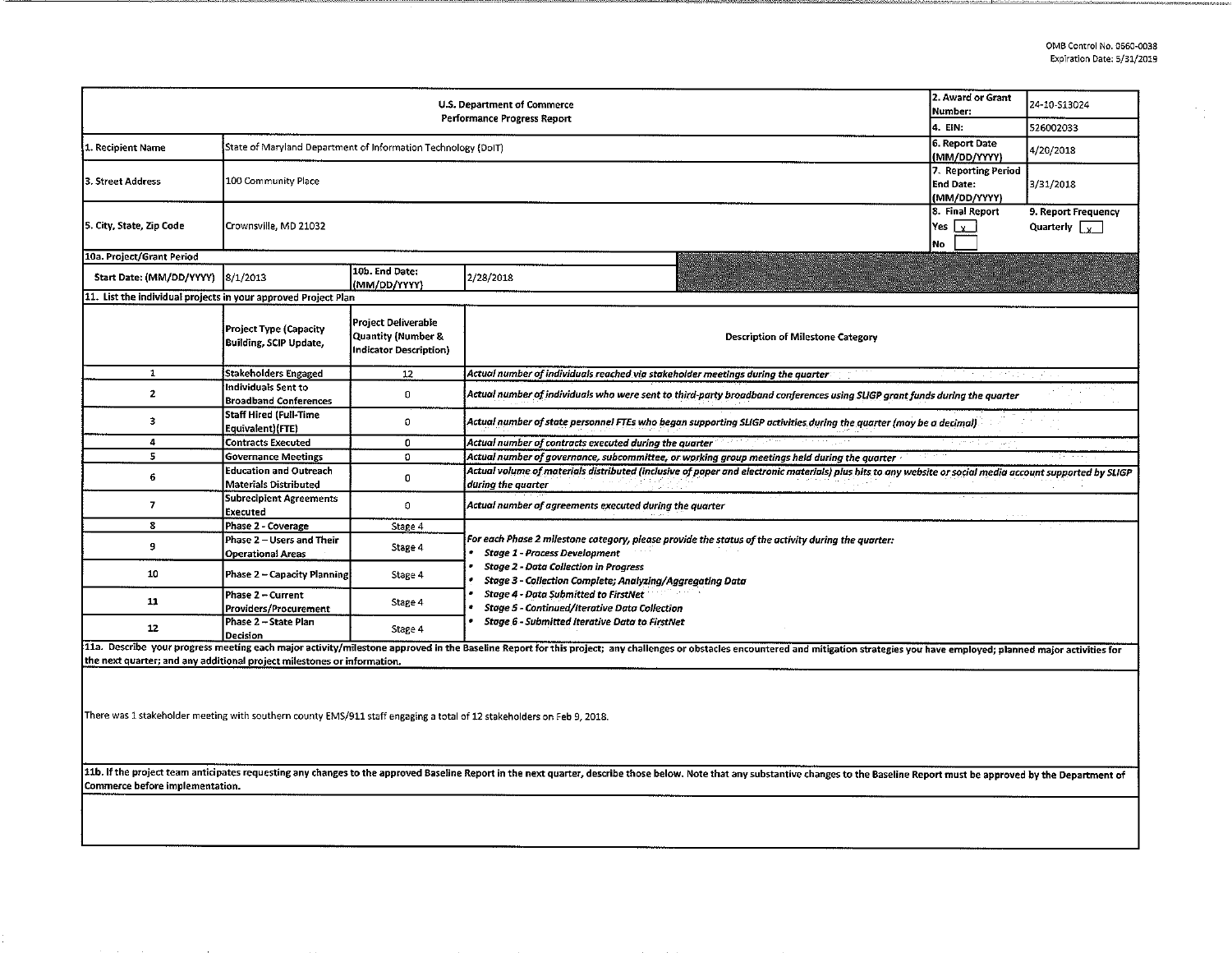11c. Provide any other information that would be useful to NTIA as it assesses this project's progress.

On September 18, 2018, Maryland's Governor Larry Hogan announced that Maryland will opt-in early to FirstNet/AT& T building out the RAN in the state.

11d. Describe any success stories or best practices you have identified. Please be as specific as possible.

12. Personnel

12a. If the project is not fully staffed, describe how any lack of staffing may impact the project's time line and when the project will be fully staffed.

| <b>Job Title</b>                                                                                                                                                                         | FTE%                                                                                               | 12b. Staffing Table - Please include all staff that have contributed time to the project. Please do not remove individuals from this table.<br>Project (s) Assigned |                                                                                                            |                      |                                      |                   |                 |                                         | Change                                          |  |
|------------------------------------------------------------------------------------------------------------------------------------------------------------------------------------------|----------------------------------------------------------------------------------------------------|---------------------------------------------------------------------------------------------------------------------------------------------------------------------|------------------------------------------------------------------------------------------------------------|----------------------|--------------------------------------|-------------------|-----------------|-----------------------------------------|-------------------------------------------------|--|
| Assistant Bureau Chief/Chief<br>Information Officer;<br>Technology and Information<br>Management Command of the<br>Maryland Department of State<br>Police                                | 20                                                                                                 | Law Enforcement SME for FirstNet/SLIGP work                                                                                                                         |                                                                                                            |                      |                                      |                   |                 |                                         | Dedicating less than 1%                         |  |
| Department of Information<br><b>Technology Radio System</b><br>Director                                                                                                                  | 20                                                                                                 |                                                                                                                                                                     | Dedicated 22.88% in<br>Program Management at the State level for SLIGP<br>O <sub>15</sub>                  |                      |                                      |                   |                 |                                         |                                                 |  |
| Department of Information<br>Technology Systems Engineer                                                                                                                                 | 30                                                                                                 |                                                                                                                                                                     | Engineering and program management support at the State level for FirstNet work<br>Dedicating less than 1% |                      |                                      |                   |                 |                                         |                                                 |  |
| Department of Information<br><b>Technology GIS Deputy</b><br>Director                                                                                                                    | 10                                                                                                 |                                                                                                                                                                     | GIS support at the State level<br>Dedicating less than 1%                                                  |                      |                                      |                   |                 |                                         |                                                 |  |
| Department of Information<br>Technology Radio System<br>Agency Coordinator                                                                                                               | >1                                                                                                 | Grant administration                                                                                                                                                |                                                                                                            |                      |                                      |                   |                 |                                         | Dedicated 0.6% in Q15                           |  |
| Department of Information<br>Technology Radio System<br>Procurement Specialist                                                                                                           | >1                                                                                                 | Grant administration                                                                                                                                                |                                                                                                            |                      |                                      |                   |                 |                                         |                                                 |  |
| Department of Information<br>Technology Reimbursable,<br>Capital<br>RF Billing Assistant                                                                                                 | >1                                                                                                 | Dedicated 0.2% in Q15<br>Grant administration                                                                                                                       |                                                                                                            |                      |                                      |                   |                 |                                         |                                                 |  |
| Department of Information<br>Technology Special Fund<br>Management, Capital<br>Travel Coordinator                                                                                        | $\geq 1$                                                                                           | Dedicated 0.2% in Q15<br>Grant administration                                                                                                                       |                                                                                                            |                      |                                      |                   |                 |                                         |                                                 |  |
|                                                                                                                                                                                          |                                                                                                    |                                                                                                                                                                     |                                                                                                            |                      |                                      |                   |                 |                                         |                                                 |  |
| 13. Subcontracts (Vendors and/or Subrecipients)<br>13a. Subcontracts Table - Include all subcontractors. The totals from this table must equal the "Subcontracts Total" in Question 14f. |                                                                                                    |                                                                                                                                                                     |                                                                                                            |                      |                                      |                   |                 |                                         |                                                 |  |
| Name                                                                                                                                                                                     | <b>Subcontract Purpose</b>                                                                         |                                                                                                                                                                     | <b>Type</b><br>(Vendor/Subrec.)                                                                            | RFP/RFQ Issued (Y/N) | Contract<br><b>Executed</b><br>(Y/N) | <b>Start Date</b> | <b>End Date</b> | <b>Total Federal Funds</b><br>Allocated | <b>Total Matching Funds</b><br><b>Allocated</b> |  |
| Integrity Consulting                                                                                                                                                                     | <b>Broadband Technical SME</b>                                                                     |                                                                                                                                                                     | Contractor                                                                                                 | Y                    | N                                    | 12.9.14           | 7.31.16         | \$0.00                                  | \$0.00                                          |  |
| University of Maryland Center<br>for Health and Homeland<br>Security                                                                                                                     | Broadband Outreach Administrator, Regional<br>Coordinators, and Grants Management                  |                                                                                                                                                                     | Contractor                                                                                                 | И                    | Υ                                    | 8.1.13            | 2.28.17         | \$764,975.97                            | \$33 756.03                                     |  |
| Western Maryland Regional<br>Coordinator and Exercise<br>Director (Allegany County)                                                                                                      | Western MD Regional Outreach coordinator, exercise<br>development, and data collection activities. |                                                                                                                                                                     | Contractor                                                                                                 | Ν                    | Y                                    | 10.30.14          | 7.31.16         | \$75,000.00                             | \$0.00                                          |  |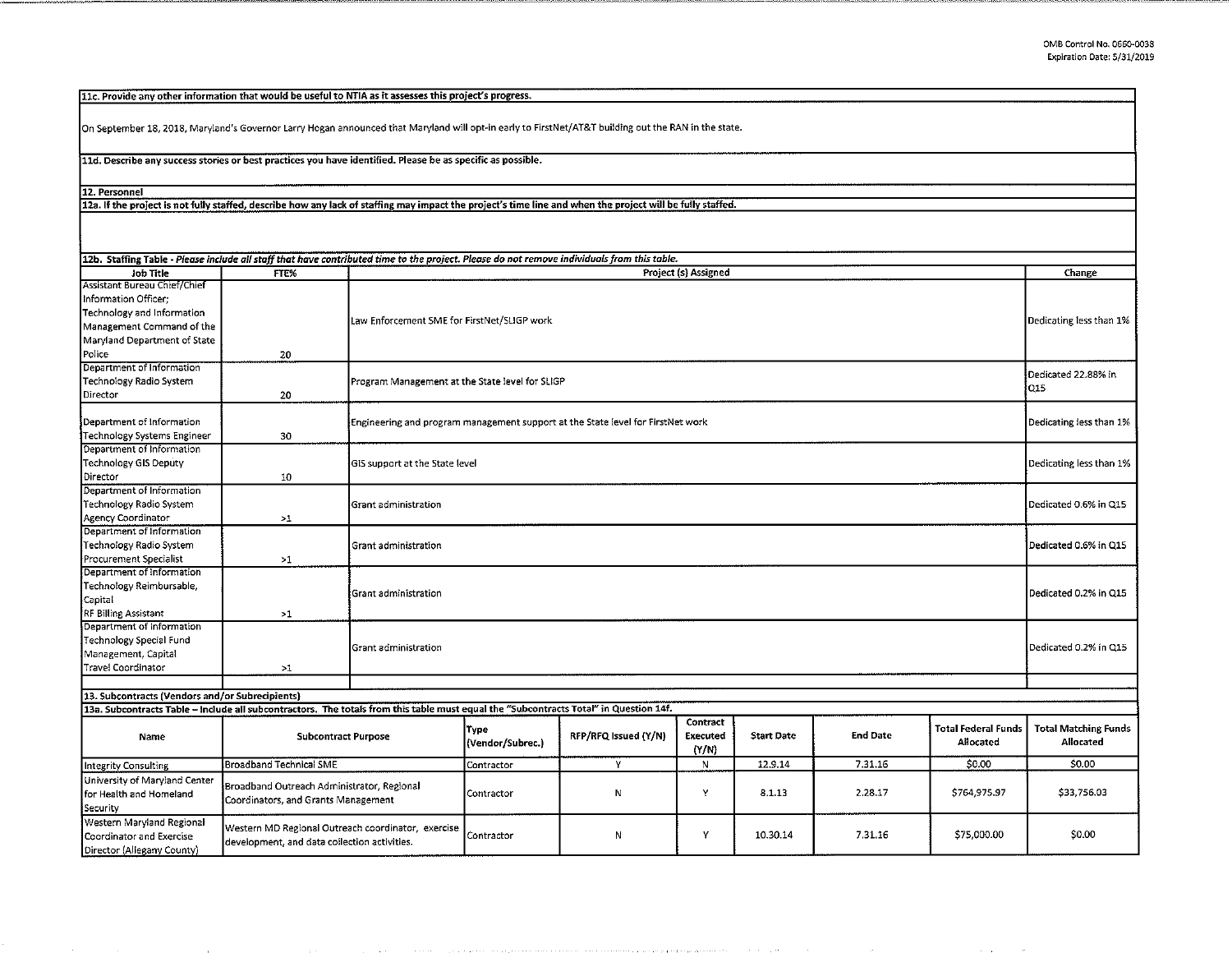| Anaivsis                                                                    |            |                                                                                 | Y (Task<br>Order<br>MOU) | 6.5.14  | 3.31.17 | \$349,274.03 | \$0.00      |  |  |
|-----------------------------------------------------------------------------|------------|---------------------------------------------------------------------------------|--------------------------|---------|---------|--------------|-------------|--|--|
| Regional Coordination for MACINAC                                           | Contractor |                                                                                 |                          | 9.25.14 | 7.31.16 | \$90,750.00  | \$0.00      |  |  |
| Coverage Objectives Analysis: MD FIRST Maps.<br>Motorola and Skyline        |            |                                                                                 |                          | 3.25.15 | 1.31.18 |              | \$63,374.00 |  |  |
| 13b. Describe any challenges encountered with vendors and/or subrecipients. |            |                                                                                 |                          |         |         |              |             |  |  |
|                                                                             |            |                                                                                 |                          |         |         |              |             |  |  |
|                                                                             |            |                                                                                 |                          |         |         |              |             |  |  |
|                                                                             |            | Broadband Website and Mapping and Data Collection  <br>Contractor<br>Contractor |                          |         |         |              | \$0.00      |  |  |